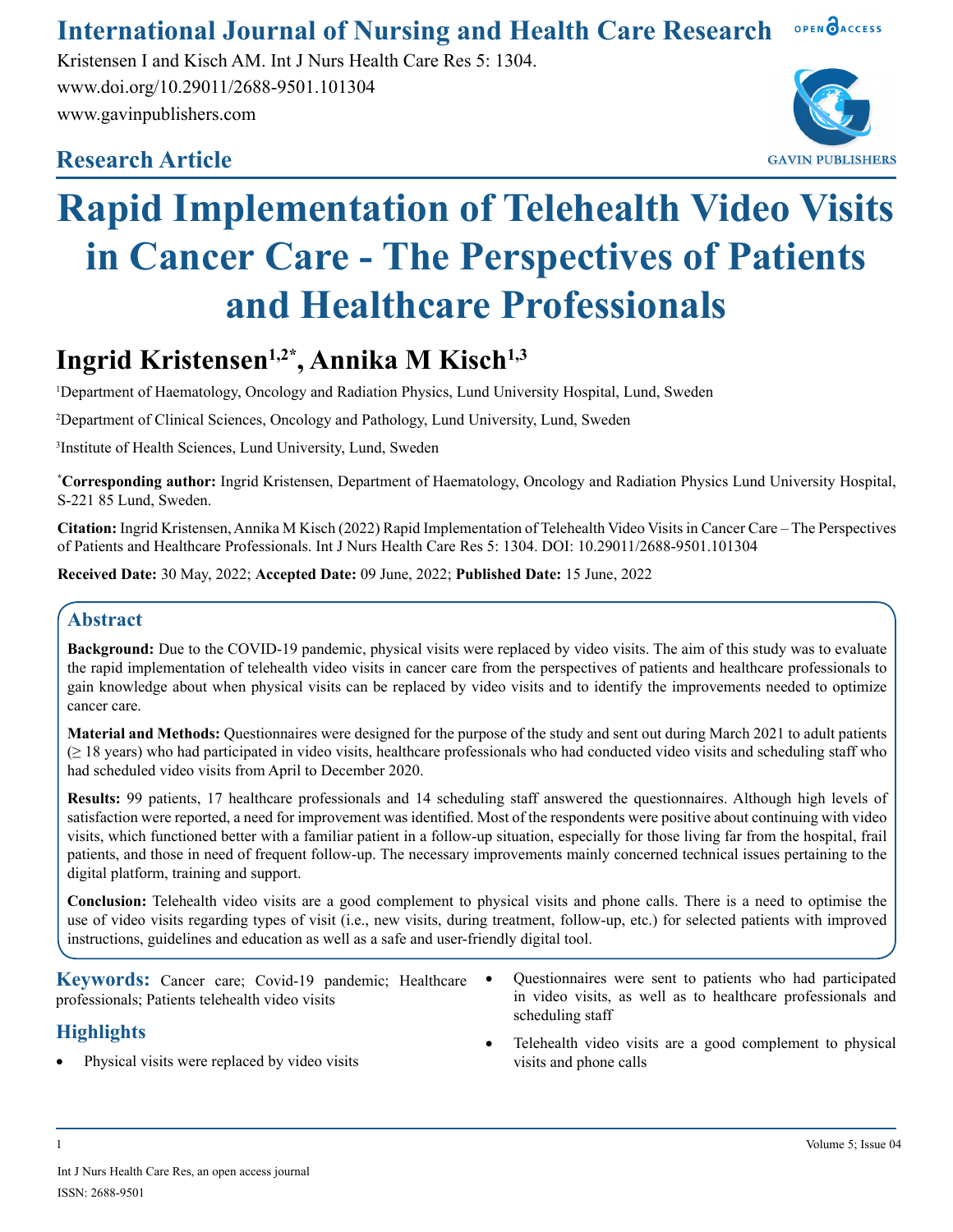There is a need to optimise the use of video visits regarding types of visit

#### **Introduction**

In recent years a start has been made in replacing physical visits to outpatient care with telehealth video visits, especially follow-up visits where healthcare professionals have already seen the patient. Telehealth video visits have been shown to work well in the care of patients with diabetes and heart diseases [1] obesity [2], palliative care [3,4], colorectal cancer [5], lung cancer [6], cancer rehabilitation [7] and patients in prison during cancer treatment and follow-up [8]. Telehealth visits have been found to provide some advantages, e.g., the availability of quality care for patients who are frail or live far from a healthcare facility, leading to improved symptom management and satisfaction in patients and their families [3,4,9]. Challenges have also been encountered, where difficulties have been primarily technology-related [2,3,4]. Furthermore, patients have requested participation in decisions on how visits to healthcare should take place, i.e., physical visits or video visits [5].

When the World Health Organization (WHO) declared the COVID-19 outbreak as a global pandemic in March 2020 [\(https://](https://www.who.int/dg/speeches/detail/who-director-general-s-opening-remarks-at-the-media-briefing-on-covid-19-11-march-2020) [www.who.int/dg/speeches/detail/who-director-general-s-opening](https://www.who.int/dg/speeches/detail/who-director-general-s-opening-remarks-at-the-media-briefing-on-covid-19-11-march-2020)[remarks-at-the-media-briefing-on-covid-19-11-march-2020\)](https://www.who.int/dg/speeches/detail/who-director-general-s-opening-remarks-at-the-media-briefing-on-covid-19-11-march-2020) regular patient care was affected worldwide. In both haematological and oncological cancer care several challenges emerged, especially as based on their diagnoses and comorbidities these patients are at high risk of severe adverse outcomes and complications from SARS-CoV-2 infections [10-14]. The COVID-19 pandemic led to the need for rapid changes in cancer care provision and a search for various digital alternatives to physical outpatient visits [15,16]. Pre-pandemic, Sirintrapun and Lopez described the development of telemedicine in cancer care in 2018, the rationale for which was; the shortage of oncologists, cost efficacy and patient satisfaction [17,18]. The European Society for Medical Oncology (ESMO) issued guidelines for cancer care during the pandemic. The first statement was "Telehealth and digital health in oncology can be an excellent tool for real-time video consultations for primary care triage and interventions such as counselling, medication prescribing and management, management of long-term treatment and post-discharge coordination supported by remote-monitoring capabilities. It can also be an excellent tool for wellness interventions and in areas such as health education, physical activity, diet monitoring, health risk assessment, medication adherence and cognitive fitness." [19]. For many cancer centres the pandemic triggered the onset of rapid telemedical solutions [20-27]. Although a video visit may not differ much from a physical visit, finding solutions that safeguard personal integrity, privacy and security is important. In a physical meeting it is easy to establish who is present and the meeting room is private. With video visits,

it is important to present all the participants at the meeting, even if they cannot be seen on screen. It is also vital to ensure that the patient is in an environment where she/he feels safe, comfortable and cannot be overheard by unauthorized persons [28,29,30].

Evaluation of patients' and healthcare professionals' views on video visits have been performed and high levels of satisfaction reported [11,12,22,25,27]. However, a need for improvements has been identified, such as technical aspects [18,30], training and education for patients and staff [27], as well as the choice of appropriate patients and types of visit for telehealth [19,20,22].

At the Department of Haematology, Oncology and Radiation Physics at Skåne University Hospital,Sweden, some selected physical visits with familiar patients were rapidly replaced by video visits due the COVID-19 pandemic in March 2020.

#### **Aim**

The aim of this study was to evaluate the rapid implementation of telehealth video visits in cancer care from the perspectives of patients and healthcare professionals to gain knowledge about when physical visits can be replaced by video visits and to identify the improvements needed to optimize cancer care.

#### **Methods**

#### **Context**

At the department, about 600 physical visits with cancer patients are carried out daily. The-geographical catchment area is large and includes the southern healthcare region, with almost 2 million inhabitants  $(31<sup>st</sup>$ . March 2021). Many of the patients are frail and have a journey to the hospital of up to three hours (230 km). In the period from the onset of the pandemic until May 2021, 607 video visits were registered in the department. During the study period (April to December 2020) 237 video visits were registered for 171 unique patients. This study comprises video visits completed at four outpatient clinics: Haematology including Haematopoietic Stem Cell Transplantation (HSCT), Radiotherapy/ Isotope, Oncology and Cancer rehabilitation.

#### **Digital video tool**

The video visits were performed using the approved digital tool for video visits designed by Skåne Regional Council. Education and guidelines for booking and carrying through video visits were produced by the Council. To book a video visit, a secretary contacts the patient, informs about the video visit, give instructions and obtains verbal informed consent for text messages, which is documented in the patient's electronic medical record (EMR). The video visits are carried out in accordance with Skåne Regional Council's privacy guidelines through a secure connection. For the patient, the fee for a video visit is the same as for a physical visit. A text message including a link to the video visit is sent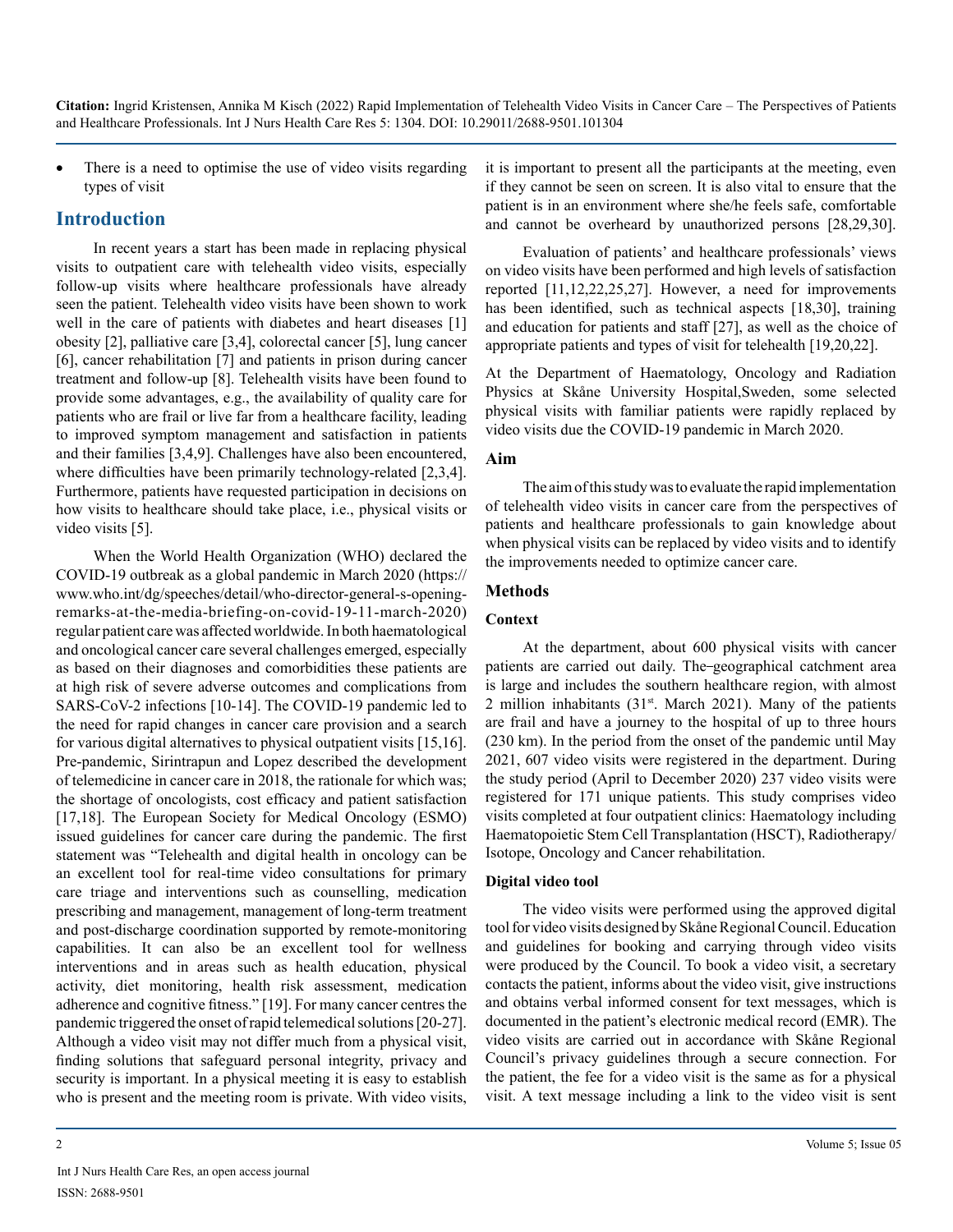to the patient's smartphone, although the link does not function on Huawei phones. Before the video visit the patient receives a reminder by text message. At the time of the video visit the patient clicks on the link in the text message to access a web page where she/he fills in her name and social security number before arriving in a virtual waiting room. The healthcare professional starts the video visit and can add a third party, interpreter or relative. The digital tool for video visits must be opened by the Google Chrome browser.

#### **Participants**

Swedish speaking patients  $\geq$  18 years who participated in one or more video visits, healthcare professionals who conducted one or more video visits and staff who scheduled one or more video visits were included in the study.

All patients who fulfilled the inclusion criteria were contacted by phone by one of the researchers with information about the study, including confidentiality, voluntariness and the possibility of withdrawing at any time, and asked if they would like to participate. Patients willing to participate could choose to answer the questionnaire via an electronic platform (application) on their smartphone or on paper. Answering the questionnaire was considered informed consent. 171 patients were identified as potential participants. Questionnaires were sent to 125 patients. Those whose video visits were converted into telephone calls or physical visits ( $n = 24$ ), spoke a language other than Swedish ( $n =$ 10), had died ( $n = 6$ ), declined to answer the survey ( $n = 3$ ) or were missed in the mailing  $(n = 3)$  did not receive questionnaires.

Questionnaires were sent to 35 healthcare professionals who had conducted video visits on one or more occasions. Of the 35 healthcare professionals, three had terminated their employment and two were on parental leave. Healthcare professionals who conducted the video visits were physicians ( $n = 8$ ), nurses ( $n =$ 1) and physiotherapists, counsellors and psychologists  $(n = 8)$ . Questionnaires were also sent to 15 scheduling staff (medical secretaries, nurses' assistants) who had booked video visits on one or more occasions. The study was approved by the Swedish Ethical Review Authority (EPM Dnr 2020-04164).

#### **Instruments**

Questionnaires were designed for the study consisting of multiple-choice questions, questions about their experiences to be answered on a Likert scale (1-5) and, with one concluding open question with the opportunity to describe experiences and provide views in free text. The introduction to the questionnaires contains information about the study. The questionnaire for patients consisted of eight questions covering information prior to the video visit, perceptions of the technique at the video visit, need for help in order to take part in the video visit, positive and negative aspects, their experience of the video visit in general and their

Int J Nurs Health Care Res, an open access journal ISSN: 2688-9501

attitude to having more video visits. The authors created questions and response alternatives, these were discussed together with a few colleagues and tested within the group. The questionnaire was then sent to two patients for validation and feedback.

The questionnaire for healthcare professionals consisted of 21 questions including their perceptions of the information and instructions prior to the video visit, opinions of the digital video tool, experience of the contact with the patient during the visit, perceptions of video visits compared to physical visits and phone consultations, experiences of reading the patients' EMR during the video visit and their attitude to conducting more video visits.

The questionnaire for scheduling staff consisted of 10 questions including their perceptions of the information and instructions prior to the video visit, the necessary knowledge about technical issues to be able to inform the patient and whether patients asked for further information than that provided.

#### **Data collection**

This study was conducted during March 2021 by means of questionnaires sent to patients, healthcare professionals and scheduling staff who had been involved with video visits from April to December 2020. Processing, analysis and compilation of collected material took place from April - June 2021.

Patients who had participated in video visits received the questionnaire either digitally via an electronic platform, where the patient could answer a questionnaire via her/his smartphone, or in the form of a paper questionnaire sent by regular post including a reply envelope. Patients who did not respond received one (1) reminder.

Healthcare professionals and scheduling staff were asked by e-mail to respond to the questionnaire, which was included as a link in the message, via Microsoft Forms. Two reminders were sent to those who did not respond.

#### **Data analysis**

The answers to the multiple-choice questions have been statistically analysed and are described descriptively. All participants' answers to the open questions have been analysed by qualitative content analysis inspired by Elo and Kyngäs 2008 [31]. The answers were merged into one document and thereafter the text was read through several times. The process continued with open coding of the text, where the codes were grouped together into categories. As the data were not very rich it was not possible to achieve a deeper understanding or interpretation and therefore no subcategories were created. To strengthen the trustworthiness, both authors made a comparison between the transcribed text and the codes and categories. Consensus was achieved by discussing the categories in relation to the transcript.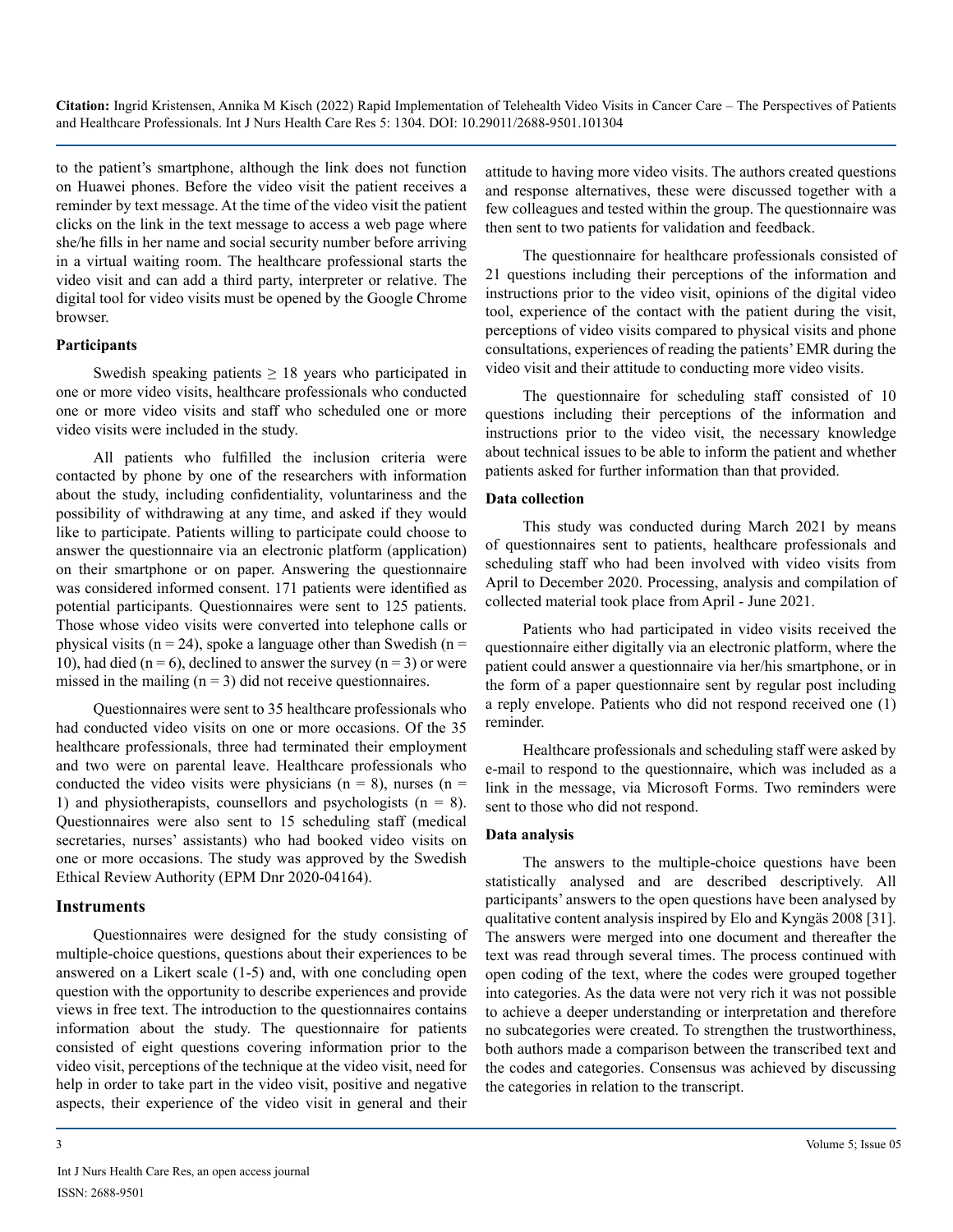#### **Results**

#### **Patients**

Of the 125 eligible patients, a total of 99 (53 women and 46 men) answered the questionnaire, giving a response rate of 82.5% (85 out of 103) for the electronic platform and 56% for the paper version (14 out of 25). The overall median age was 57 years (21-85). However, there was an age difference between the two groups, where the app-group had a median age of 54 years (21-77), while the median age in the paper-group was 69 years (42-85).

The majority of the patients experienced that they had adequate information prior to the video visit (95 of 99). Their experience of the technical aspects of the video visit was generally good (Figure 1).



Figure 1: The experience of the technical aspects of the video visit.

Most of the patients did not need any help to participate (87 of 99). In general, the video visit was a positive experience (Figure 2, left), although it was not the same as a visit to the hospital out-patient clinic (Figure 2, right). The patients answered the question "How did you perceive the video visit?" on a Likert scale from 1-5, where 1 was "very negative" and 5 was "very positive", resulting in a mean value of 4 for the group. Almost all patients (95 of 99) were willing to attend video visits again. The opportunity to give feedback and opinions in free text was taken by 65 patients and the answers highlight both positive and negative aspects.



**Figure 2:** Patients' views on positive and negative aspects of video visits.

#### **Healthcare professionals**

13 women and four men answered the questionnaire, which was sent to 30 persons (response rate 57%). Their median age was 49 years (34-65). The majority had conducted seven or more video visits (14 of 17), while one had conducted five visits, one four visits and finally one had conducted a single visit. Two questions concerned the information/instructions prior to the video visit. The majority (15 of 17) had read the instructions before the first video visit, while one had read part of the instructions and one had not read them at all. Twelve persons felt that they had the necessary information prior to the visit, while five considered that they lacked information. Three questions concerned the digital video tool, which was experienced as acceptable by 11 and as poor by six persons. The image quality to be used for, e.g., visual inspection of the skin, was perceived as more or less sufficient by 13. Three experienced the image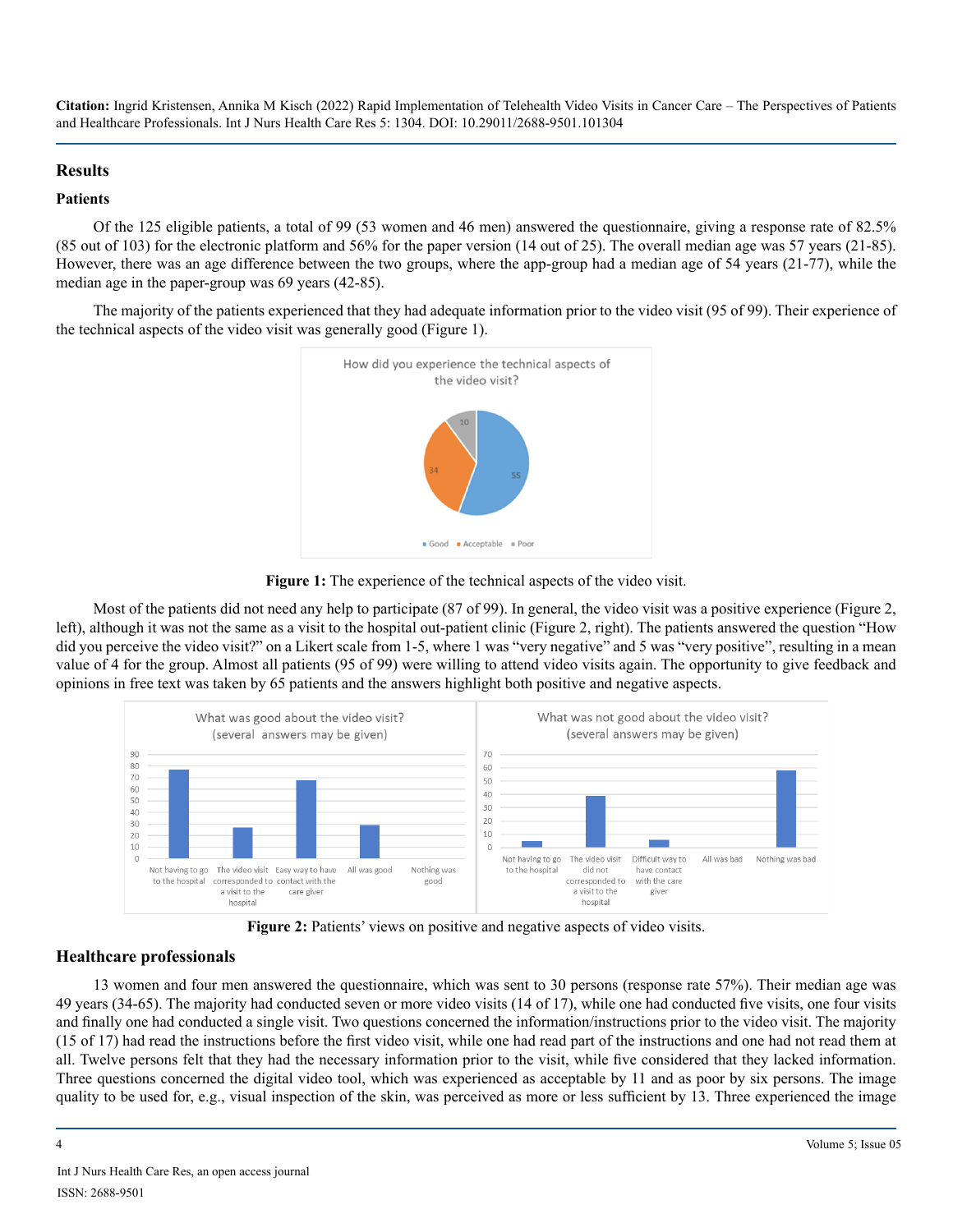quality as poor, while one considered it totally adequate. Nine of the respondents needed help with the video visit technique, while the other eight did not. Regarding contact with the patient, the respondents answered on a Likert scale of 1-5, where 1 was very poor and 5 was very good. The mean value for the responses was 3.4. Another two questions concerning the contact with the patient during the visit were posed and the responses are presented in (Figures 3 and 4).



**Figure 3:** Healthcare professionals' perception of patient preparedness for video visits.



**Figure 4:** Healthcare professionals' concentration during video visits.

On the question about whether reading the patients' EMR during the video visit had functioned well, four answered correct, four mainly correct, eight partly correct, while one stated not correct at all. All respondents felt that the time allocated to the visit was sufficient. One respondent believed that a video visit could replace a physical visit, nine considered this partly correct and seven stated that a video visit could not replace a physical visit.

This opinion did not differ between physicians and rehabilitation staff. The video visit was considered to add more than a phone call by six of the respondents, eight agreed that it was mainly correct, eight that it was more or less correct and one that it was not correct at all. 13 of the 17 respondents had conducted video visits with a third party. The experience of the video visit was graded on a Likert scale from 1-5, where 1 was very negative and 5 was very positive. The mean value for the group was 3.2. The healthcare professionals assessed that the patients experienced the visits as good (5 of 17) or acceptable (12 of 17). All the respondents were willing to perform video visits in the future. The opportunity to give feedback and opinions in free text in the open question was taken by 16 of 17 healthcare professionals, whose statements illuminate positive as well as negative experiences.

#### **Scheduling staff**

14 (12 women and two men) of 15 responded, giving a response rate of 93%. Their median age was 51 years (29-65). Eight were medical secretaries and six were nurses' assistants. Most had scheduled seven or more video visits (7), five had scheduled five visits, one four visits and one had scheduled a single visit. The majority (13 of 14) had read the instructions before the first call to schedule a video visit. One had read part of the information. A majority (13 of 14, 93%) also felt that they had the necessary information to be able to inform and instruct the patient, while one felt that she/he did not. A majority (11 of 14) stated that they had the necessary knowledge about technical issues to be able to inform the patient, while three reported that they did not have enough information. According to 12 of the respondents, the patients did not ask for any further information than that provided. However, two respondents received questions from patients. The opportunity to give feedback and opinions in free text was availed of by 8 of 14 scheduling staff, where the statements reveal only negative aspects.

#### **Experiences of the video visits**

The findings from the open questions from patients, healthcare professionals and scheduling staff are presented in the following six categories coded according to the content in the responses: *Inadequate and difficult technique, Difficulties in the encounter between the healthcare professional and the patient, Good as a complement and in certain situations, Inadequate information, instructions and support, Lack of clarity when scheduling the video visit and Wishes for the future.*

#### **Inadequate and difficult technique**

Patients, healthcare professionals and scheduling staff all reported having problems with the technique for video visits. The time involved to inform and schedule patients was experienced as long. The link to the visits could only be sent as a text message to the patients' phones, which meant that most patients attended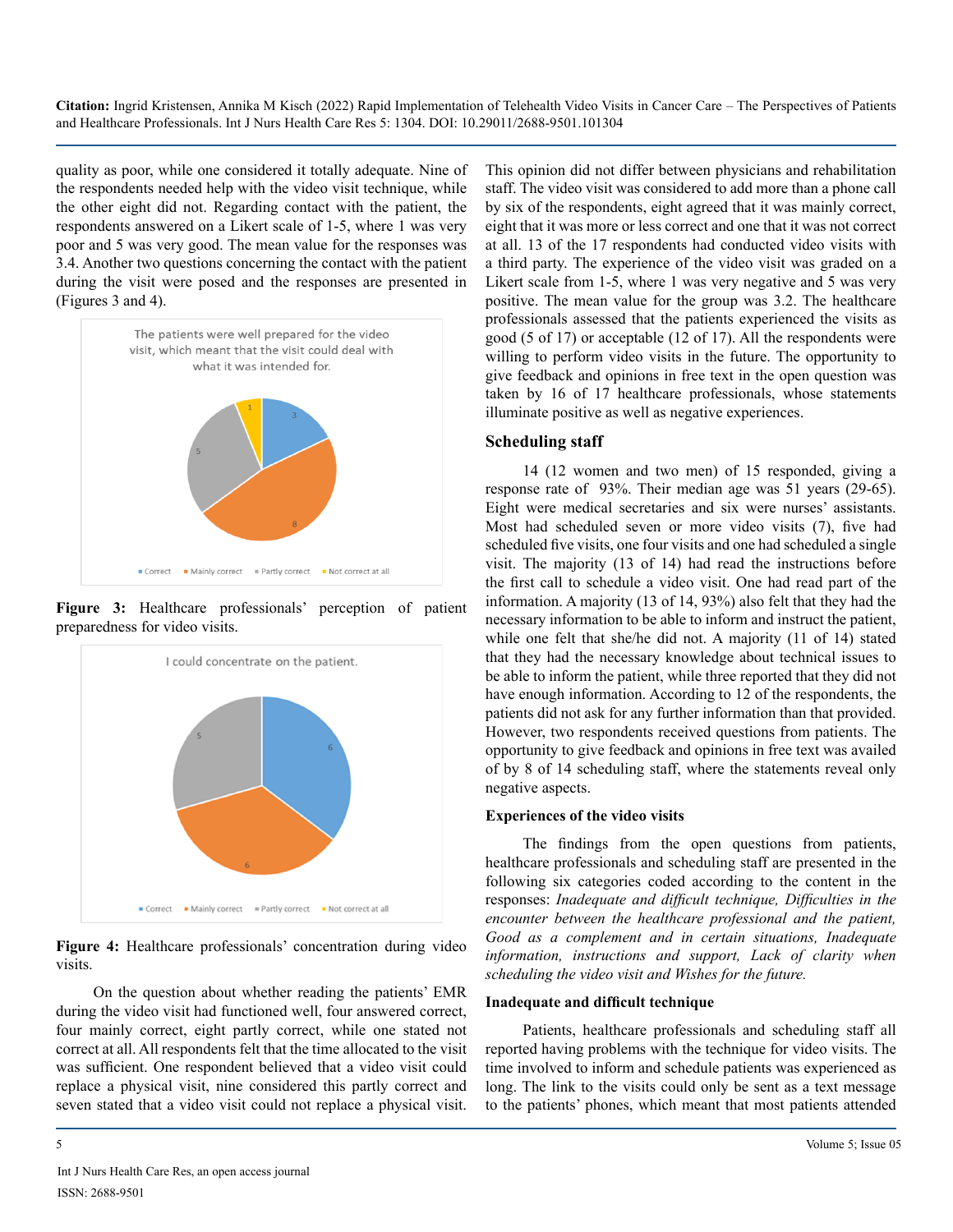the video visit on their phone, which implied a small screen with difficulties to see the healthcare professional. The problems with the technique often led to switching to telephone calls instead. The technique was especially difficult for older people. There was also the problem that it did not work for all types of phones or browsers. The quality of the image and sound was often experienced as poor, and the image the healthcare professionals had of the patient was rather small, which made it difficult to pay attention to emotional expressions and to look at and examine e.g., the patient's skin. The quality of the images was even poorer when three persons attended the visit. There were no possibilities to share screen, which would be desirable, e.g., to read the patient's EMR together. There was also no possibility to connect a digital interpreter. When the patient had logged into the visit, he/she arrived in a virtual waiting area, however there was no possibility of communications between health professional and patient, e.g., when they were behind schedule, which was stressful for both parts.

#### **Difficulties in the encounter between the healthcare professional and the patient**

Patients as well as healthcare professionals experienced difficulties in their encounters, many expressed that it was "not the same as a physical visit". The most problematic difficulties were experienced with physiotherapeutic instructions, and physical examinations were difficult, or impossible. Video visits were also not suitable for first visits or for providing negative information, and it implied an impaired emotional contact.

#### **Good as a complement and in certain situations**

Even if video visits were not experienced as the same as a physical visit, many patients and healthcare professionals expressed an appreciation to the possibilities of having video visits as a good complement to physical visits and phone calls, when the technique worked. It was experienced as a good solution during the pandemic. Situations when it was experienced as good and suitable was at visits including information, advice, and followup, for patients suffering from fatigue and/or for patients living far from the hospital. It was also great that relatives could be present at the visits.

#### **Inadequate information, instructions, and support**

Healthcare professionals and scheduling staff expressed difficulties in finding information and instructions about video visits for patients and as well as for healthcare staff, and it was difficult to obtain technical support. Scheduling staff expressed wishes that it should be possible to send instructions to patients in the same text message as with the link to the video visit, which wasn't the case. There was also unclear information on billing details, which was confusing and time consuming for the scheduling staff.

#### **Lack of clarity when scheduling the video visit**

Various difficulties were experienced by the scheduling staff when scheduling the video visit. The problems concerned healthcare professionals' ID, lack of a logical system for rescheduling a visit, that the meeting link could only be sent as a text message (phone) and not by e-mail and they expressed a wish to be able to schedule a visit for more than two persons (phones).

#### **Wishes for the future**

Patients, healthcare professionals as well as scheduling staff expressed wishes for video visits in the future and suggested improvements. The staff wanted more training and better technique and application, and available support. They also wished it to be possible to send instructions in the same text message as the one with the link to the video visit, and the possibility to send the link to the video visit by e-mail. Patients as well as staff expressed an opinion that video visits should be less costly than a physical visit, which was not the case. Patients came up with suggestions for improvements in the use of video visits, such as digital meetings with support groups and a better use of the camera and patients' gadgets, like smart watches and blood pressure equipment.

#### **Discussion**

We selected those out-patient clinics that had performed the most video-visits, approximately 1/3 of all our out-patient visits. We have several out-patient clinics that have not used video-visits at all or very sparsely. Those who used the tool sparsely indicated technical problems as a reason for not using the system, and as support, as well as time, was scarce, they returned to phone calls. Those who used the tool more frequently, used those colleagues who learnt quickly, to act as local support, thereby getting up to speed faster. This is valid for both healthcare professionals and scheduling staff. This could be an indication for the need of local support and the need to aid each other as colleagues also with technical issues.

The tool was created quickly in our region with great emphasis on safety. This meant that we were not allowed to use software like Microsoft Teams, or Zoom for patient contact. Other authors have presented a slacken of safety measures, considering software, to quickly and easy change from physical visits to video visits [20,23,32,33].

The experience of patients and healthcare professionals with video visits was evaluated and although high levels of satisfaction were reported, the need for improvement was also identified. There was a high response rate among patients using the phone application. It is gratifying that so many patients are willing to participate in a small study like this one, but it also highlights the benefits of using the phone application for surveys.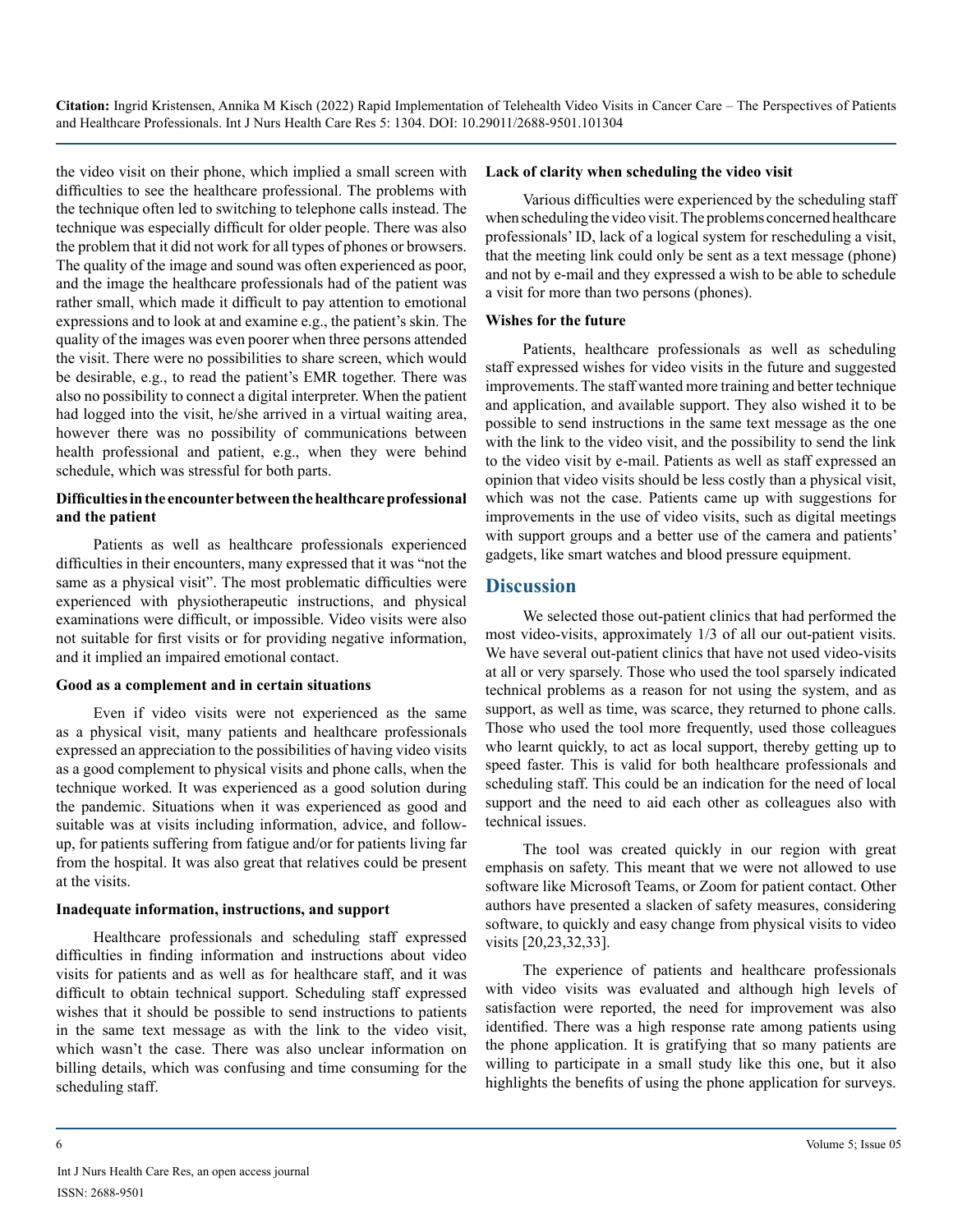The response rate of the scheduling staff was also very high, but the poor response rate of the healthcare professionals was quite disappointing. The two staff groups received their questionnaires via e-mail followed by two reminders. Perhaps the low response rate is due to the fact that healthcare professionals have a high workload or are less interested in participating in such surveys. We were unable to obtain the views of patients who declined video visits, as such data were not registered, and did not separate the different out-patient clinics or professions due to the small number of participants.

We found that most of our respondents are positive about continuing with video visits. As seen in other studies, the visits function best with a familiar patient in a follow-up situation [19,34,35]. They are especially beneficial for those living far from the hospital and those in need of frequent follow-up, as confirmed in other studies [19,20]. For many of our patients it saved both time and money when some of their physical visits were changed to video ones. Some technical issues have arisen regarding the digital platform we use, several of which have been reported by others such as difficulties connecting or interrupted calls [36], waiting time in the virtual waiting room [36], billing issues [33] and integration with EMR [33]. Other issues are the need for better preparation, staff training for those informing the patients as well as for those conducting the video visits. It is also very important to clarify who is present on both sides of the camera to safeguard personal integrity and privacy, as has been shown in earlier studies [28,29,30]. The importance of training has also been highlighted by others [37]. This is also true in our setting as some of our put-patient clinics have none or very few video-visits due to technical problems or unfamiliarity with the system. Our physiotherapists remarked that providing instructions concerning movements is difficult. This might have been easier had the link also been sent via e-mail and the patient could connect from a computer or tablet with a larger screen [37]. Patients as well as healthcare professionals pointed out that the virtual waiting room is stressful. Communication between the caregiver and the patient in the virtual waiting room is not possible in our digital tool, e.g., if the caregiver is delayed the patient has no indication whether she/ he is online or disconnected.

#### **The ideal situation in the clinic**

There is a need to optimise the use of video visits, i.e., types of visit, selected patients such as those who are frail, live far from hospital or are in need of frequent follow-up. What is whished for is; Instructions for the digital tool and guidelines for the video visit are important and must be easy to understand and access. The guidelines should include a technology check and introduction, during which it is confirmed that the patient is comfortable with the setting and participants. The visit continues in the same way as a physical visit, finishing off with a summary. This is very

well presented by Banerjee et al. 2021 [28]. A success factor for the utilisation of video visits could be education and training of "super-users" at all out-patient clinics, who can help colleagues and guide new patients on how to perform a visit via video. A digital tool for video visits must be safe, but also user friendly for both patients and staff. It should be possible for several participants to be connected, allowing e.g., a relative to be connected from a different place to the patient. It should also be possible to connect via either smartphone or computer. The virtual waiting room is a crucial part of the digital tool, where two-way communication should be possible.

#### **Acknowledgements**

The authors would like to thank the patients and colleagues for their contribution, as well as Karin Svedberg for introducing us to the phone application we used for the patient survey and Madeleine Petersson for helping us gather data on video visits from the different out-patient clinics.

#### **References**

- **1.** [Shaw SE, Seuren LM, Wherton J, Cameron D, A'Court C, et al. \(2020\)](https://pubmed.ncbi.nlm.nih.gov/32391799/)  [Video Consultations Between Patients and Clinicians in Diabetes,](https://pubmed.ncbi.nlm.nih.gov/32391799/)  [Cancer, and Heart Failure Services: Linguistic Ethnographic Study of](https://pubmed.ncbi.nlm.nih.gov/32391799/)  [Video-Mediated Interaction. J Med Internet Res 22: e18378.](https://pubmed.ncbi.nlm.nih.gov/32391799/)
- **2.** [Sturesson L, Groth K \(2018\) Effects of the Digital Transformation:](https://www.ncbi.nlm.nih.gov/pmc/articles/PMC6041556/)  [Qualitative Study on the Disturbances and Limitations of Using Video](https://www.ncbi.nlm.nih.gov/pmc/articles/PMC6041556/)  [Visits in Outpatient Care. J Med Internet Res 20: e221.](https://www.ncbi.nlm.nih.gov/pmc/articles/PMC6041556/)
- **3.** [Tasneem S, Kim A, Bagheri A, Lebret J \(2019\) Telemedicine Video](https://pubmed.ncbi.nlm.nih.gov/31064195/)  [Visits for patients receiving palliative care: A qualitative study. Am J](https://pubmed.ncbi.nlm.nih.gov/31064195/)  [Hosp Palliat Care 36: 789-794.](https://pubmed.ncbi.nlm.nih.gov/31064195/)
- **4.** [Worster B, Swartz K \(2017\) Telemedicine and Palliative Care: an](https://pubmed.ncbi.nlm.nih.gov/28417310/)  [Increasing Role in Supportive Oncology. Curr Oncol Rep 19: 37.](https://pubmed.ncbi.nlm.nih.gov/28417310/)
- **5.** [Barsom EZ, Jansen M, Tanis PJ, W H van de Ven A, Blussé van Oud-](https://pubmed.ncbi.nlm.nih.gov/32198552/)[Alblas M, et al. \(2021\) Video consultation during follow up care: effect](https://pubmed.ncbi.nlm.nih.gov/32198552/)  [on quality of care and patient- and provider attitude in patients with](https://pubmed.ncbi.nlm.nih.gov/32198552/)  [colorectal cancer. Surg Endosc 35: 1278-1287.](https://pubmed.ncbi.nlm.nih.gov/32198552/)
- **6.** [Pardolesi A, Gherzi L, Pastorino U \(2021\) Telemedicine for](https://pubmed.ncbi.nlm.nih.gov/33971749/)  [management of patients with lung cancer during COVID-19 in an](https://pubmed.ncbi.nlm.nih.gov/33971749/)  [Italian cancer institute: SmartDoc Project. Tumori 3008916211012760.](https://pubmed.ncbi.nlm.nih.gov/33971749/)
- **7.** [Chang PJ, Jay GM, Kalpakjian C,](https://pubmed.ncbi.nlm.nih.gov/33455066/) Andrews C, Smith S (2021) [Patient and Provider-Reported Satisfaction of Cancer Rehabilitation](https://pubmed.ncbi.nlm.nih.gov/33455066/)  [Telemedicine Visits During the COVID-19 Pandemic. PM R 13: 1362-](https://pubmed.ncbi.nlm.nih.gov/33455066/) [1368.](https://pubmed.ncbi.nlm.nih.gov/33455066/)
- **8.** [Lewis G, Hatch S, Wiederhold L \(2020\) Long-Term Institutional](https://www.ncbi.nlm.nih.gov/pmc/articles/PMC7205717/)  [Experience with Telemedicine Services for Radiation Oncology: A](https://www.ncbi.nlm.nih.gov/pmc/articles/PMC7205717/)  [Potential Model for Long-Term Utilization. Adv Radiat Oncol 5: 780-](https://www.ncbi.nlm.nih.gov/pmc/articles/PMC7205717/) [782.](https://www.ncbi.nlm.nih.gov/pmc/articles/PMC7205717/)
- **9.** [Østgaard Rygg L, Brataas HV, Nordtug B \(2021\) Oncology nurses'](https://pubmed.ncbi.nlm.nih.gov/33906054/) [lived experiences of video communication in follow-up care of home](https://pubmed.ncbi.nlm.nih.gov/33906054/)[living patients: A phenomenological study in rural Norway. Eur J Oncol](https://pubmed.ncbi.nlm.nih.gov/33906054/) [Nurs 52: 101995.](https://pubmed.ncbi.nlm.nih.gov/33906054/)